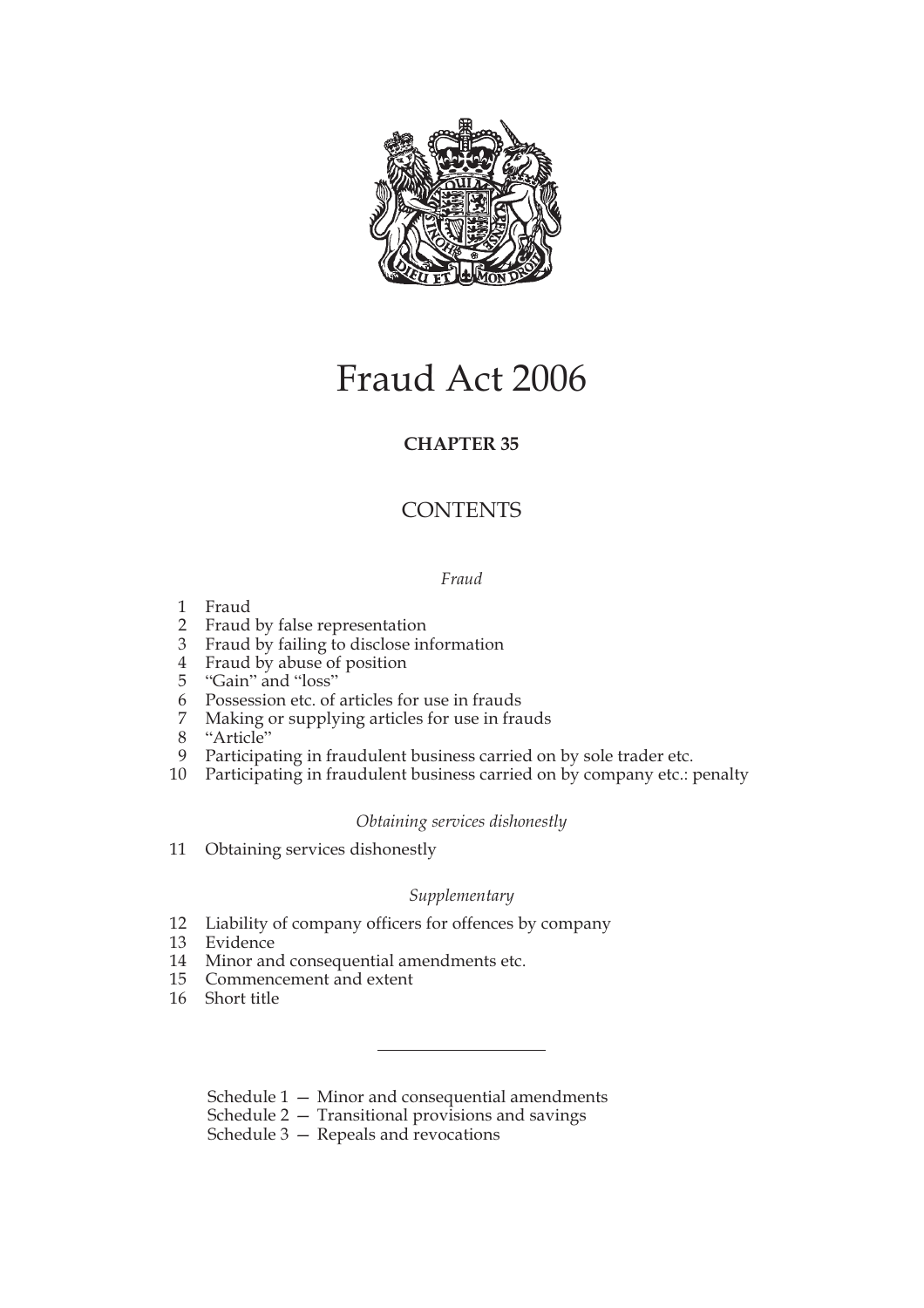

# Fraud Act 2006

## **2006 CHAPTER 35**

An Act to make provision for, and in connection with, criminal liability for fraud and obtaining services dishonestly. [8th November 2006]

E IT ENACTED by the Queen's most Excellent Majesty, by and with the advice and consent of the Lords Spiritual and Temporal, and Commons, in this present **B** E IT ENACTED by the Queen's most Excellent Majesty, by and with consent of the Lords Spiritual and Temporal, and Commons, Parliament assembled, and by the authority of the same, as follows:

## *Fraud*

## **1 Fraud**

- (1) A person is guilty of fraud if he is in breach of any of the sections listed in subsection (2) (which provide for different ways of committing the offence).
- (2) The sections are—
	- (a) section 2 (fraud by false representation),
	- (b) section 3 (fraud by failing to disclose information), and
	- (c) section 4 (fraud by abuse of position).
- (3) A person who is guilty of fraud is liable—
	- (a) on summary conviction, to imprisonment for a term not exceeding 12 months or to a fine not exceeding the statutory maximum (or to both);
	- (b) on conviction on indictment, to imprisonment for a term not exceeding 10 years or to a fine (or to both).
- (4) Subsection (3)(a) applies in relation to Northern Ireland as if the reference to 12 months were a reference to 6 months.

## **2 Fraud by false representation**

- (1) A person is in breach of this section if he $-$ 
	- (a) dishonestly makes a false representation, and
	- (b) intends, by making the representation—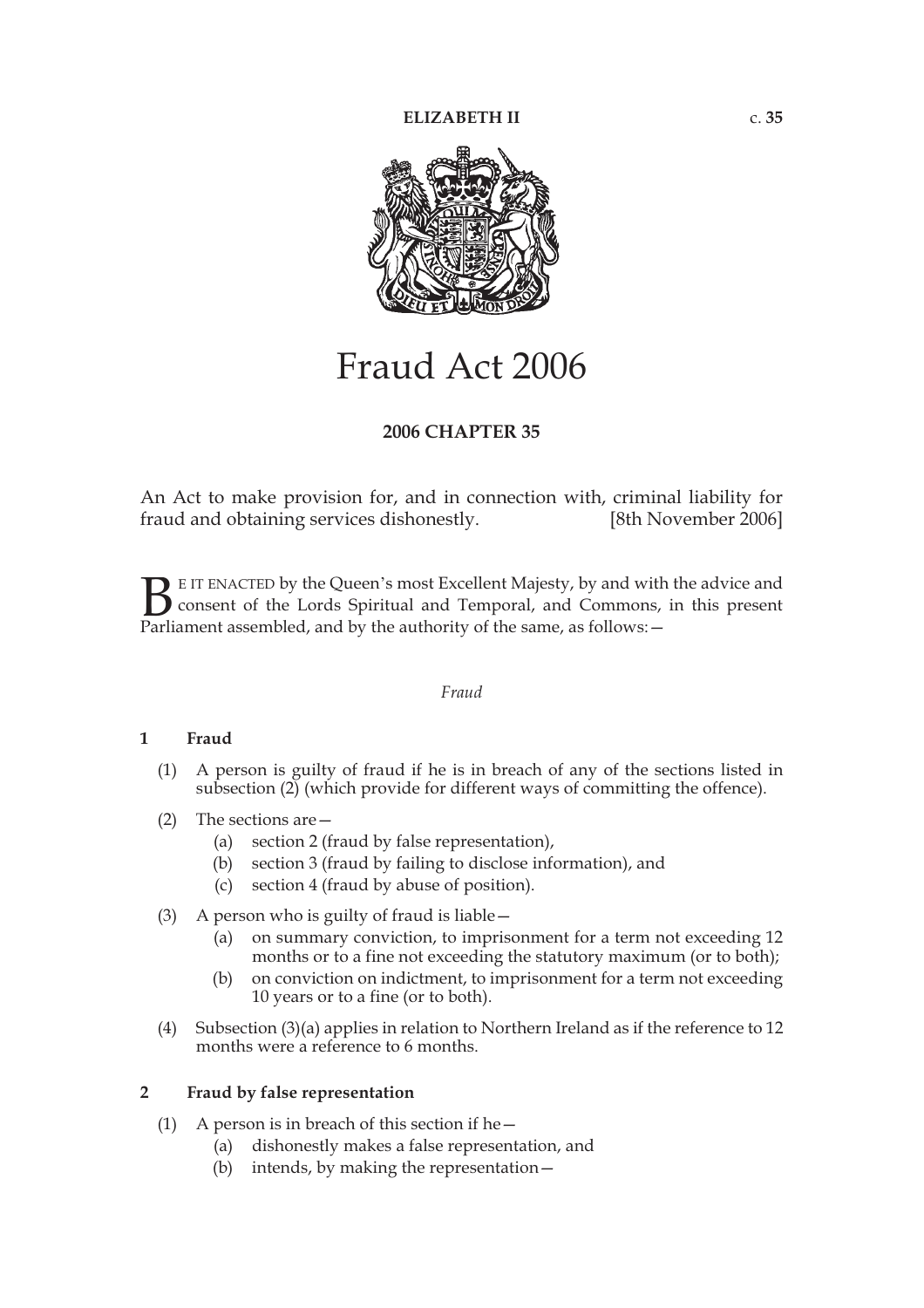- (i) to make a gain for himself or another, or
- (ii) to cause loss to another or to expose another to a risk of loss.
- (2) A representation is false if  $-$ 
	- (a) it is untrue or misleading, and
	- (b) the person making it knows that it is, or might be, untrue or misleading.
- (3) "Representation" means any representation as to fact or law, including a representation as to the state of mind of—
	- (a) the person making the representation, or
	- (b) any other person.
- (4) A representation may be express or implied.
- (5) For the purposes of this section a representation may be regarded as made if it (or anything implying it) is submitted in any form to any system or device designed to receive, convey or respond to communications (with or without human intervention).

#### **3 Fraud by failing to disclose information**

A person is in breach of this section if he—

- (a) dishonestly fails to disclose to another person information which he is under a legal duty to disclose, and
- (b) intends, by failing to disclose the information—
	- (i) to make a gain for himself or another, or
	- (ii) to cause loss to another or to expose another to a risk of loss.

## **4 Fraud by abuse of position**

- (1) A person is in breach of this section if he—
	- (a) occupies a position in which he is expected to safeguard, or not to act against, the financial interests of another person,
	- (b) dishonestly abuses that position, and
	- (c) intends, by means of the abuse of that position—
		- (i) to make a gain for himself or another, or
		- (ii) to cause loss to another or to expose another to a risk of loss.
- (2) A person may be regarded as having abused his position even though his conduct consisted of an omission rather than an act.

## **5 "Gain" and "loss"**

- (1) The references to gain and loss in sections 2 to 4 are to be read in accordance with this section.
- (2) "Gain" and "loss"—
	- (a) extend only to gain or loss in money or other property;
	- (b) include any such gain or loss whether temporary or permanent;

and "property" means any property whether real or personal (including things in action and other intangible property).

(3) "Gain" includes a gain by keeping what one has, as well as a gain by getting what one does not have.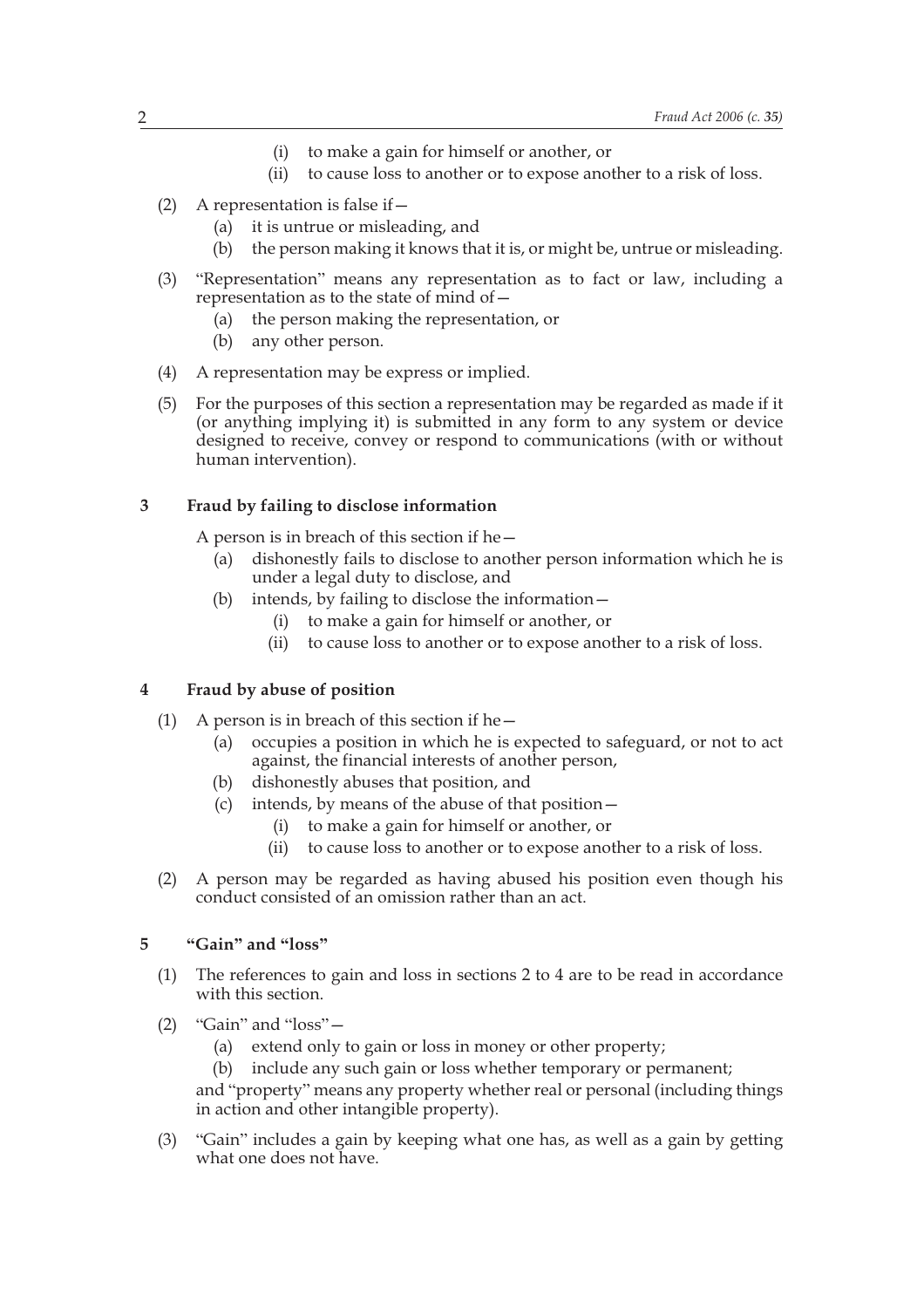(4) "Loss" includes a loss by not getting what one might get, as well as a loss by parting with what one has.

## **6 Possession etc. of articles for use in frauds**

- (1) A person is guilty of an offence if he has in his possession or under his control any article for use in the course of or in connection with any fraud.
- (2) A person guilty of an offence under this section is liable—
	- (a) on summary conviction, to imprisonment for a term not exceeding 12 months or to a fine not exceeding the statutory maximum (or to both);
	- (b) on conviction on indictment, to imprisonment for a term not exceeding 5 years or to a fine (or to both).
- (3) Subsection (2)(a) applies in relation to Northern Ireland as if the reference to 12 months were a reference to 6 months.

## **7 Making or supplying articles for use in frauds**

- (1) A person is guilty of an offence if he makes, adapts, supplies or offers to supply any article—
	- (a) knowing that it is designed or adapted for use in the course of or in connection with fraud, or
	- (b) intending it to be used to commit, or assist in the commission of, fraud.
- (2) A person guilty of an offence under this section is liable
	- on summary conviction, to imprisonment for a term not exceeding 12 months or to a fine not exceeding the statutory maximum (or to both);
	- (b) on conviction on indictment, to imprisonment for a term not exceeding 10 years or to a fine (or to both).
- (3) Subsection (2)(a) applies in relation to Northern Ireland as if the reference to 12 months were a reference to 6 months.

## **8 "Article"**

- (1) For the purposes of—
	- (a) sections 6 and 7, and
	- (b) the provisions listed in subsection (2), so far as they relate to articles for use in the course of or in connection with fraud,

"article" includes any program or data held in electronic form.

- (2) The provisions are—
	- (a) section 1(7)(b) of the Police and Criminal Evidence Act 1984 (c. 60),
	- (b) section 2(8)(b) of the Armed Forces Act 2001 (c. 19), and
	- (c) Article 3(7)(b) of the Police and Criminal Evidence (Northern Ireland) Order 1989 (S.I. 1989/1341 (N.I. 12));

(meaning of "prohibited articles" for the purposes of stop and search powers).

## **9 Participating in fraudulent business carried on by sole trader etc.**

(1) A person is guilty of an offence if he is knowingly a party to the carrying on of a business to which this section applies.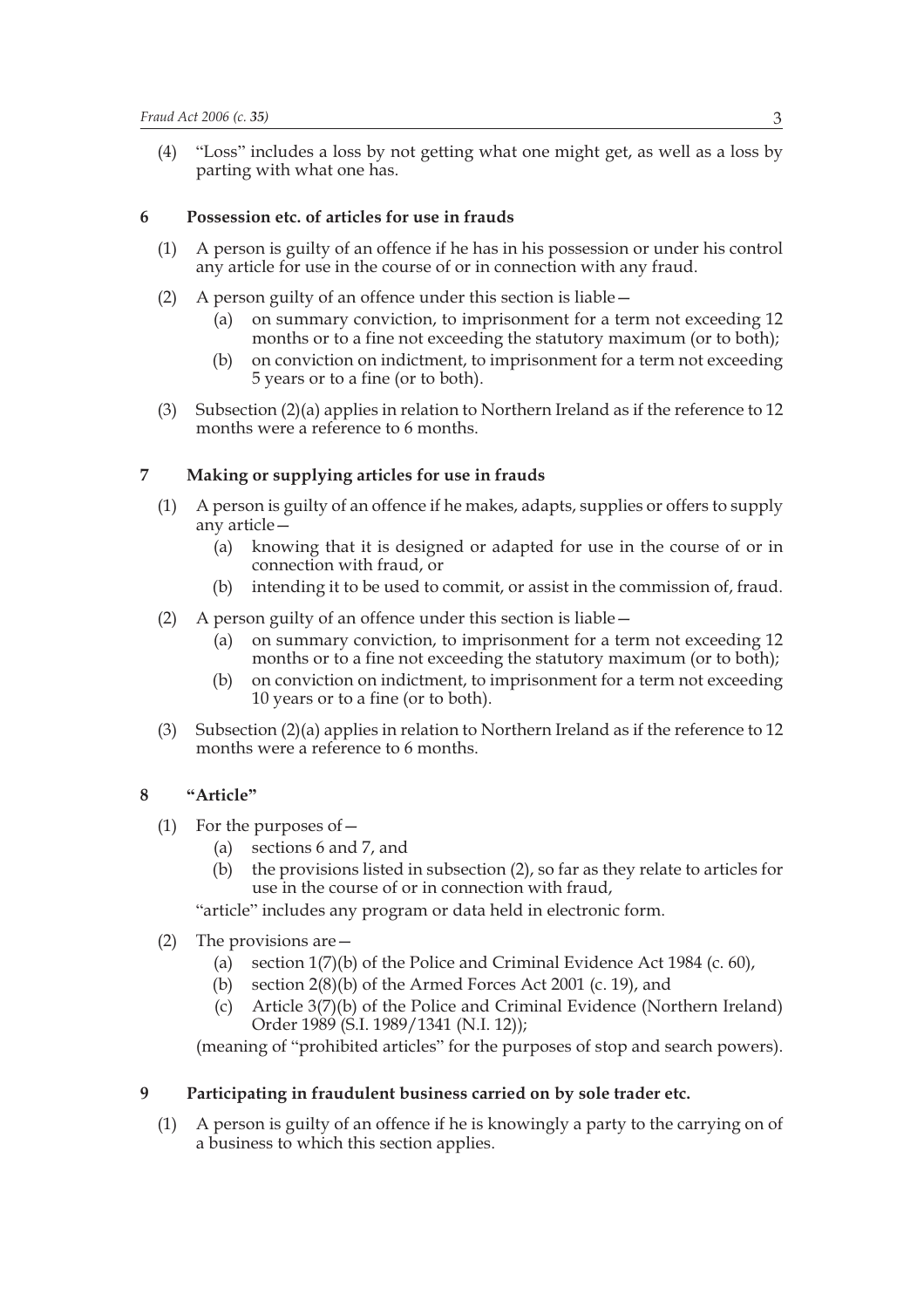- (2) This section applies to a business which is carried on  $-$ 
	- (a) by a person who is outside the reach of section 458 of the Companies Act 1985 (c. 6) or Article 451 of the Companies (Northern Ireland) Order 1986 (S.I. 1986/1032) (N.I. 6)) (offence of fraudulent trading), and
	- (b) with intent to defraud creditors of any person or for any other fraudulent purpose.
- (3) The following are within the reach of section 458 of the 1985  $Act-$ 
	- (a) a company (within the meaning of that Act);
	- (b) a person to whom that section applies (with or without adaptations or modifications) as if the person were a company;
	- (c) a person exempted from the application of that section.
- (4) The following are within the reach of Article 451 of the 1986 Order—
	- (a) a company (within the meaning of that Order);
	- (b) a person to whom that Article applies (with or without adaptations or modifications) as if the person were a company;
	- (c) a person exempted from the application of that Article.
- (5) "Fraudulent purpose" has the same meaning as in section 458 of the 1985 Act or Article 451 of the 1986 Order.
- (6) A person guilty of an offence under this section is liable—
	- (a) on summary conviction, to imprisonment for a term not exceeding 12 months or to a fine not exceeding the statutory maximum (or to both);
	- (b) on conviction on indictment, to imprisonment for a term not exceeding 10 years or to a fine (or to both).
- (7) Subsection (6)(a) applies in relation to Northern Ireland as if the reference to 12 months were a reference to 6 months.

## **10 Participating in fraudulent business carried on by company etc.: penalty**

- (1) In Schedule 24 to the Companies Act 1985 (punishment of offences), in column 4 of the entry relating to section 458 of that Act, for "7 years" substitute "10 years".
- (2) In Schedule 23 to the Companies (Northern Ireland) Order 1986 (punishment of offences), in column 4 of the entry relating to Article 451 of that Order, for "7 years" substitute "10 years".

#### *Obtaining services dishonestly*

#### **11 Obtaining services dishonestly**

- (1) A person is guilty of an offence under this section if he obtains services for himself or another—
	- (a) by a dishonest act, and
	- (b) in breach of subsection (2).
- (2) A person obtains services in breach of this subsection if  $-$ 
	- (a) they are made available on the basis that payment has been, is being or will be made for or in respect of them,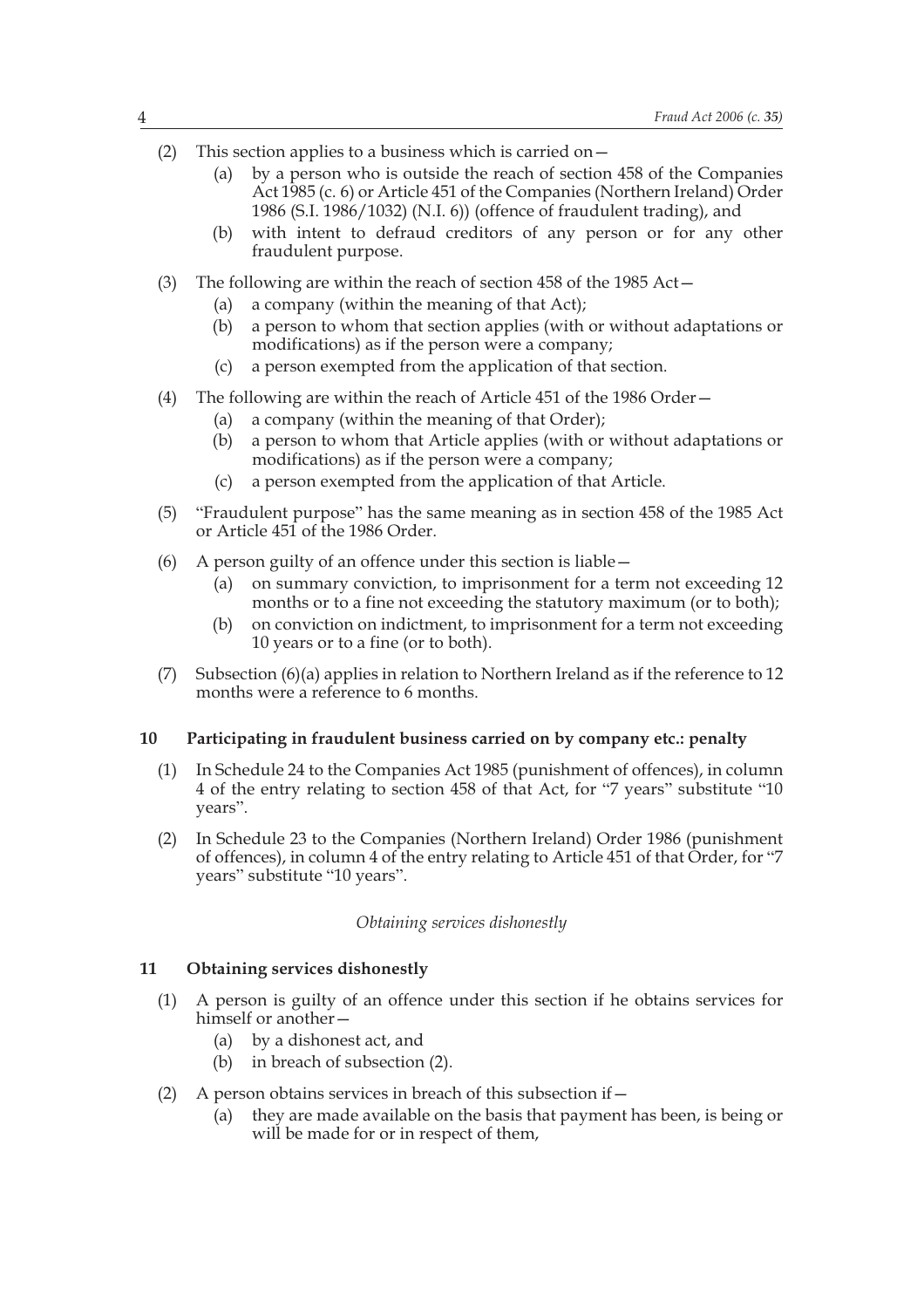- (b) he obtains them without any payment having been made for or in respect of them or without payment having been made in full, and
- (c) when he obtains them, he knows—
	- (i) that they are being made available on the basis described in paragraph (a), or
	- (ii) that they might be,

but intends that payment will not be made, or will not be made in full.

- (3) A person guilty of an offence under this section is liable—
	- (a) on summary conviction, to imprisonment for a term not exceeding 12 months or to a fine not exceeding the statutory maximum (or to both);
	- (b) on conviction on indictment, to imprisonment for a term not exceeding 5 years or to a fine (or to both).
- (4) Subsection (3)(a) applies in relation to Northern Ireland as if the reference to 12 months were a reference to 6 months.

## *Supplementary*

#### **12 Liability of company officers for offences by company**

- (1) Subsection (2) applies if an offence under this Act is committed by a body corporate.
- (2) If the offence is proved to have been committed with the consent or connivance  $of$ 
	- (a) a director, manager, secretary or other similar officer of the body corporate, or
	- (b) a person who was purporting to act in any such capacity,

he (as well as the body corporate) is guilty of the offence and liable to be proceeded against and punished accordingly.

(3) If the affairs of a body corporate are managed by its members, subsection (2) applies in relation to the acts and defaults of a member in connection with his functions of management as if he were a director of the body corporate.

## **13 Evidence**

- (1) A person is not to be excused from—
	- (a) answering any question put to him in proceedings relating to property, or
	- (b) complying with any order made in proceedings relating to property, on the ground that doing so may incriminate him or his spouse or civil partner of an offence under this Act or a related offence.
- (2) But, in proceedings for an offence under this Act or a related offence, a statement or admission made by the person in—
	- (a) answering such a question, or
	- (b) complying with such an order,

is not admissible in evidence against him or (unless they married or became civil partners after the making of the statement or admission) his spouse or civil partner.

(3) "Proceedings relating to property" means any proceedings for—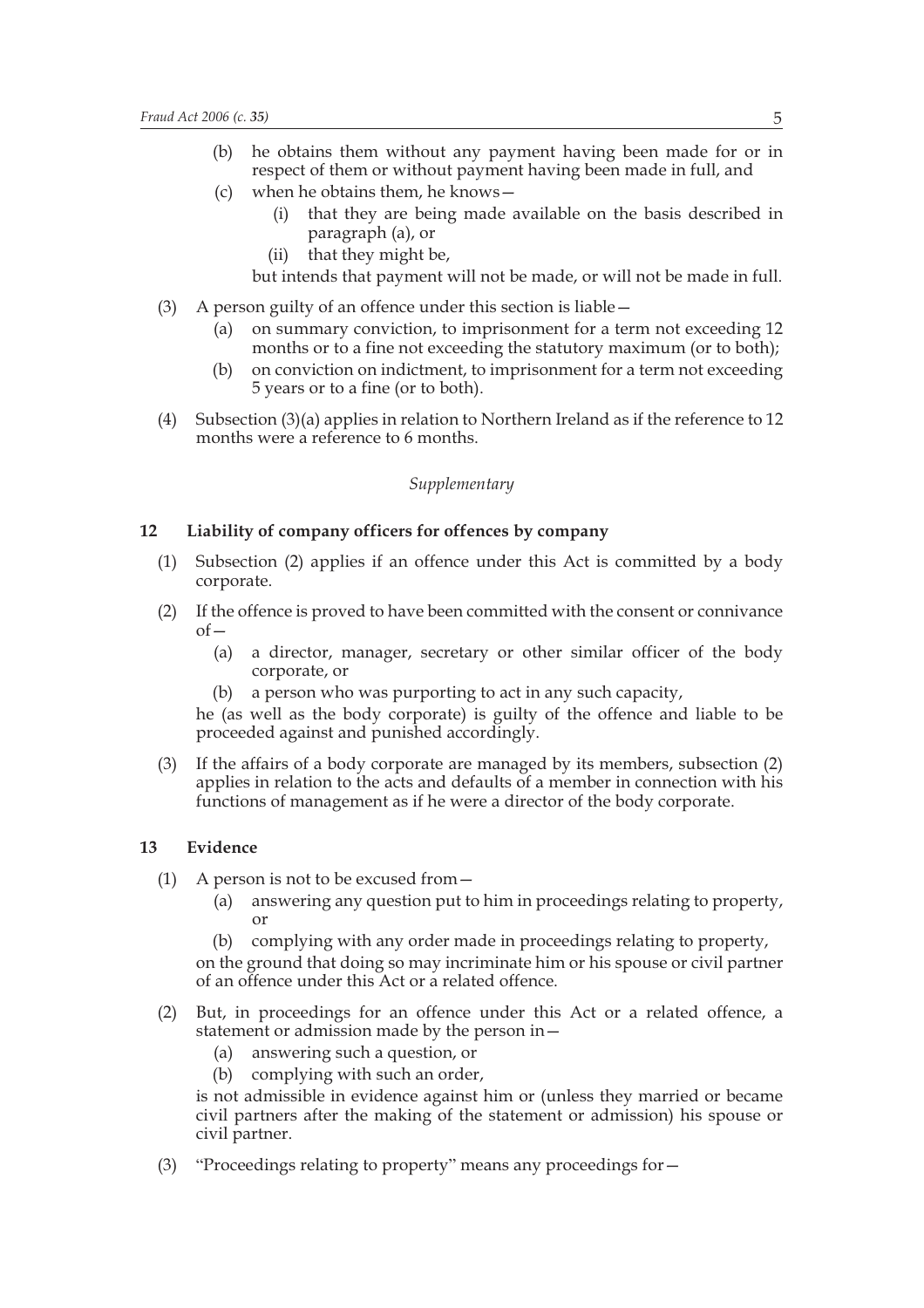- (a) the recovery or administration of any property,
- (b) the execution of a trust, or
- (c) an account of any property or dealings with property,

and "property" means money or other property whether real or personal (including things in action and other intangible property).

- (4) "Related offence" means—
	- (a) conspiracy to defraud;
	- (b) any other offence involving any form of fraudulent conduct or purpose.

#### **14 Minor and consequential amendments etc.**

- (1) Schedule 1 contains minor and consequential amendments.
- (2) Schedule 2 contains transitional provisions and savings.
- (3) Schedule 3 contains repeals and revocations.

#### **15 Commencement and extent**

- (1) This Act (except this section and section 16) comes into force on such day as the Secretary of State may appoint by an order made by statutory instrument; and different days may be appointed for different purposes.
- (2) Subject to subsection (3), sections 1 to 9 and 11 to 13 extend to England and Wales and Northern Ireland only.
- (3) Section 8, so far as it relates to the Armed Forces Act 2001 (c. 19), extends to any place to which that Act extends.
- (4) Any amendment in section 10 or Schedule 1, and any related provision in section 14 or Schedule 2 or 3, extends to any place to which the provision which is the subject of the amendment extends.

## **16 Short title**

This Act may be cited as the Fraud Act 2006.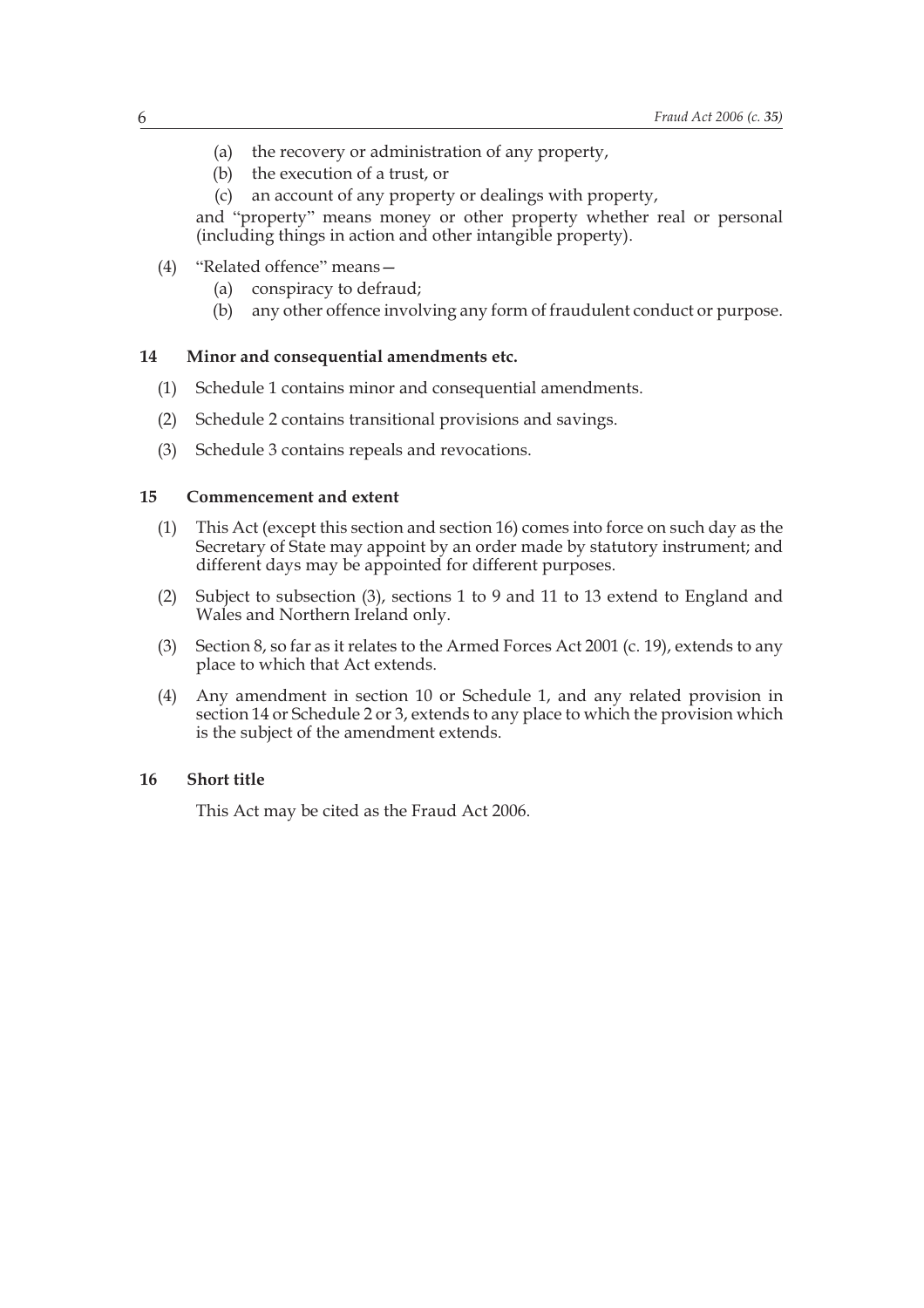# SCHEDULES

## SCHEDULE 1 Section 14(1)

#### MINOR AND CONSEQUENTIAL AMENDMENTS

*Abolition of various deception offences*

- 1 Omit the following provisions—
	- (a) in the Theft Act  $1968$  (c. 60)  $-$ 
		- (i) section 15 (obtaining property by deception);
		- (ii) section 15A (obtaining a money transfer by deception);
		- (iii) section 16 (obtaining pecuniary advantage by deception);
		- (iv) section 20(2) (procuring the execution of a valuable security by deception);
	- (b) in the Theft Act 1978 (c. 31)—
		- (i) section 1 (obtaining services by deception);
		- (ii) section 2 (evasion of liability by deception);
	- (c) in the Theft Act (Northern Ireland)  $1969$  (c. 16 (N.I.))
		- (i) section 15 (obtaining property by deception);
		- (ii) section 15A (obtaining a money transfer by deception);
		- (iii) section 16 (obtaining pecuniary advantage by deception);
		- (iv) section 19(2) (procuring the execution of a valuable security by deception);
	- (d) in the Theft (Northern Ireland) Order 1978 (S.I. 1978/1407  $(N.I. 23)$ ) —
		- (i) Article 3 (obtaining services by deception);
		- (ii) Article 4 (evasion of liability by deception).

*Visiting Forces Act 1952 (c. 67)*

- 2 In the Schedule (offences referred to in section 3 of the 1952 Act), in paragraph 3 (meaning of "offence against property"), after sub-paragraph (l) insert—
	- "(m) the Fraud Act 2006."

*Theft Act 1968 (c. 60)*

- 3 Omit section 15B (section 15A: supplementary).
- 4 In section 18(1) (liability of company officers for offences by company under section 15, 16 or 17), omit "15, 16 or".
- 5 In section 20(3) (suppression etc. of documents—interpretation), omit ""deception" has the same meaning as in section 15 of this Act, and".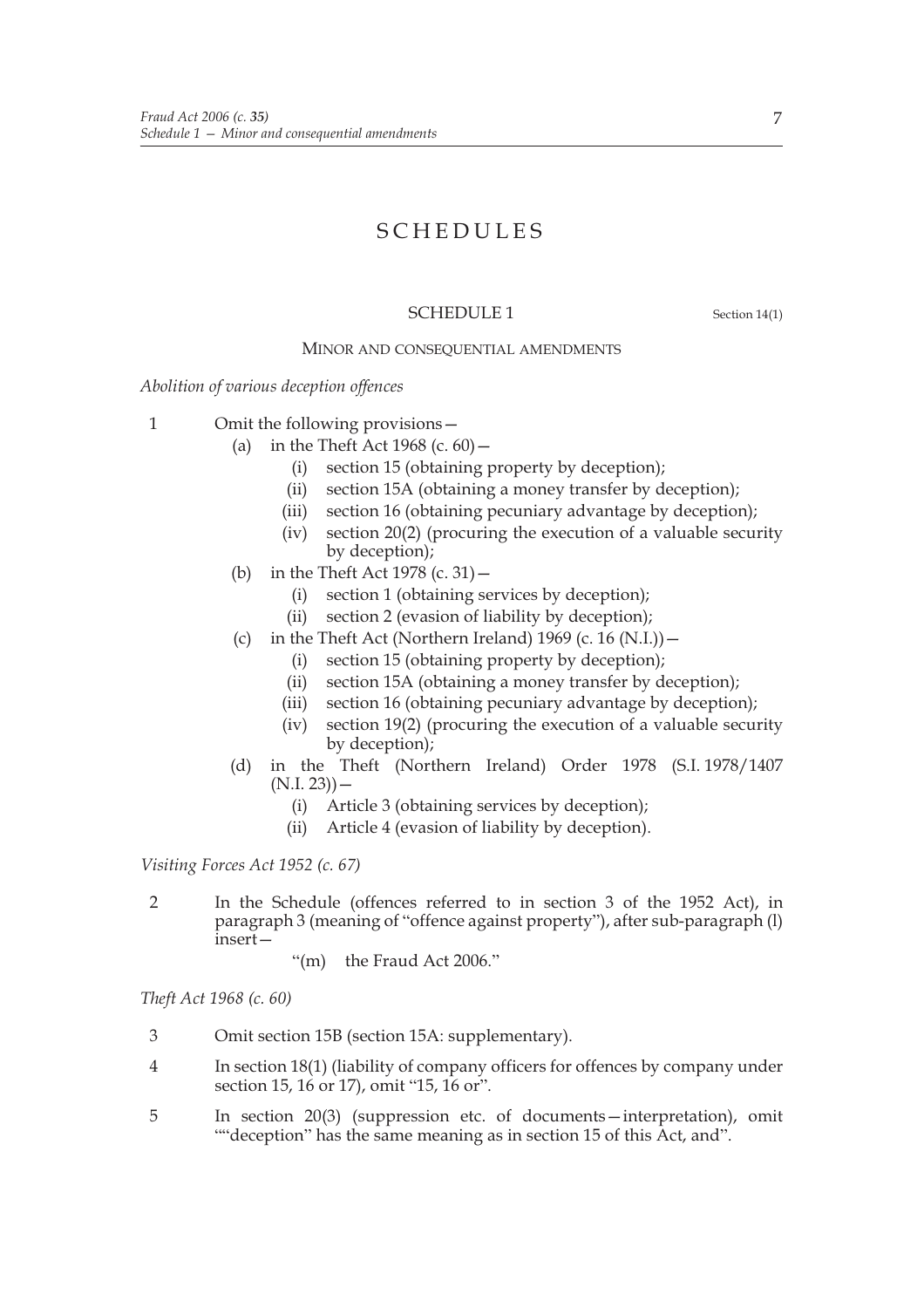- 6 (1) In section 24(4) (meaning of "stolen goods") for "in the circumstances described in section 15(1) of this Act" substitute ", subject to subsection (5) below, by fraud (within the meaning of the Fraud Act 2006)".
	- (2) After section 24(4) insert—
		- "(5) Subsection (1) above applies in relation to goods obtained by fraud as if—
			- (a) the reference to the commencement of this Act were a reference to the commencement of the Fraud Act 2006, and
			- (b) the reference to an offence under this Act were a reference to an offence under section 1 of that Act."
- 7 (1) In section 24A (dishonestly retaining a wrongful credit), omit subsections (3) and (4) and after subsection (2) insert—
	- "(2A) A credit to an account is wrongful to the extent that it derives from  $-$ 
		- (a) theft;
		- (b) blackmail;
		- (c) fraud (contrary to section 1 of the Fraud Act 2006); or
		- (d) stolen goods."
	- (2) In subsection (7), for "subsection (4)" substitute "subsection (2A)".
	- (3) For subsection (9) substitute—
		- "(9) "Account" means an account kept with—
			- (a) a bank;
			- (b) a person carrying on a business which falls within subsection (10) below; or
			- (c) an issuer of electronic money (as defined for the purposes of Part 2 of the Financial Services and Markets Act 2000).
		- $(10)$  A business falls within this subsection if  $-$ 
			- (a) in the course of the business money received by way of deposit is lent to others; or
			- (b) any other activity of the business is financed, wholly or to any material extent, out of the capital of or the interest on money received by way of deposit.
		- (11) References in subsection (10) above to a deposit must be read with  $-$ 
			- (a) section 22 of the Financial Services and Markets Act 2000;
			- (b) any relevant order under that section; and
			- (c) Schedule 2 to that Act;

but any restriction on the meaning of deposit which arises from the identity of the person making it is to be disregarded.

- (12) For the purposes of subsection (10) above—
	- (a) all the activities which a person carries on by way of business shall be regarded as a single business carried on by him; and
	- (b) "money" includes money expressed in a currency other than sterling."
- 8 In section 25 (going equipped for burglary, theft or cheat)—
	- (a) in subsections (1) and (3) for "burglary, theft or cheat" substitute "burglary or theft", and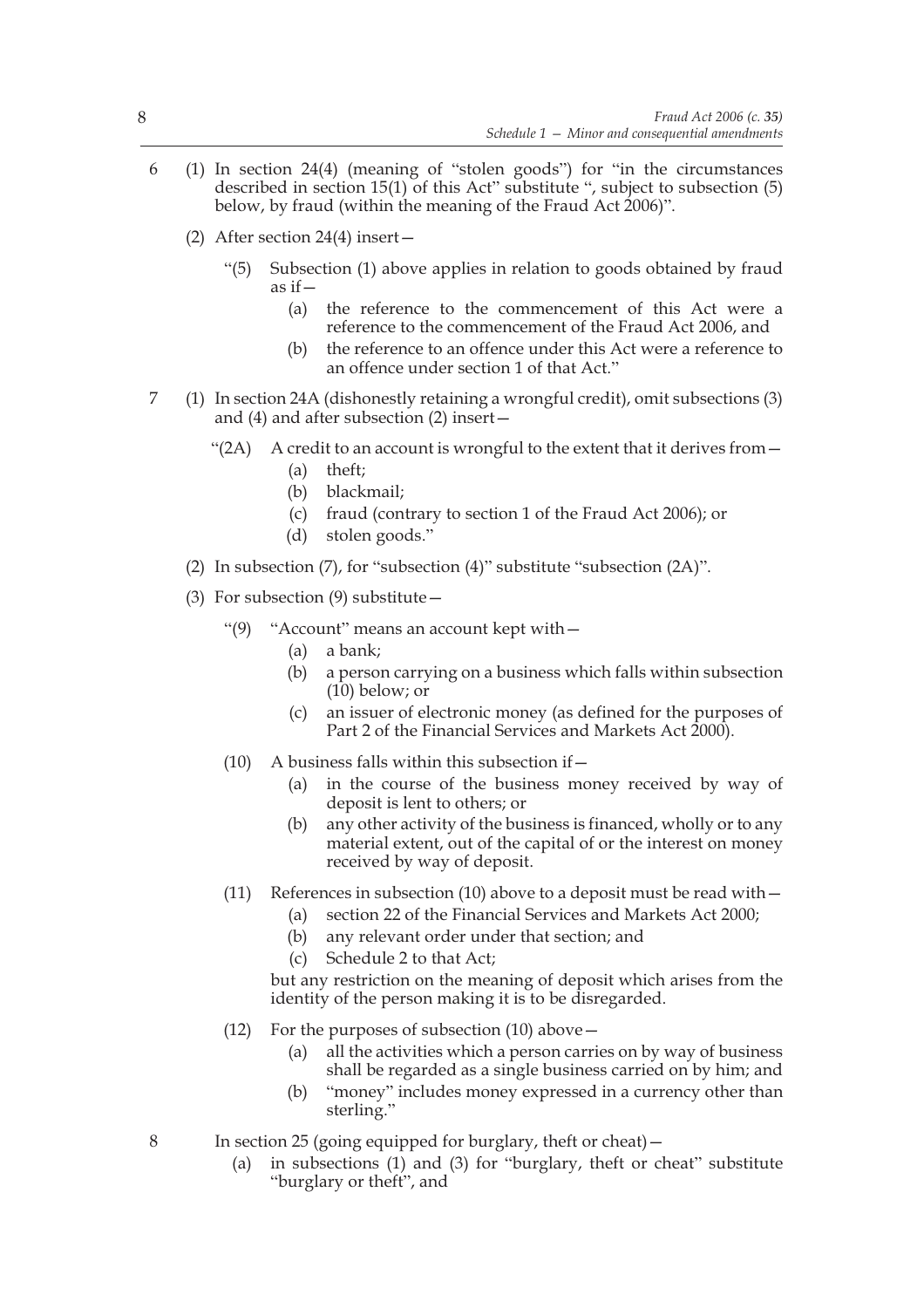(b) in subsection (5) omit ", and "cheat" means an offence under section 15 of this Act".

*Theft Act (Northern Ireland) 1969 (c. 16 (N.I.))*

- 9 Omit section 15B (section 15A: supplementary).
- 10 In section 19(3) (suppression etc. of documents—interpretation), omit ""deception" has the same meaning as in section 15, and".
- 11 (1) In section 23(5) (meaning of "stolen goods") for "in the circumstances described in section  $15(1)$ <sup>"</sup> substitute ", subject to subsection (6), by fraud (within the meaning of the Fraud Act 2006)".
	- (2) After section 23(5) insert—
		- "(6) Subsection (1) applies in relation to goods obtained by fraud as if—
			- (a) the reference to the commencement of this Act were a reference to the commencement of the Fraud Act 2006, and
			- (b) the reference to an offence under this Act were a reference to an offence under section 1 of that Act."
- 12 (1) In section 23A (dishonestly retaining a wrongful credit), omit subsections (3) and (4) and after subsection (2) insert—
	- " $(2A)$  A credit to an account is wrongful to the extent that it derives from  $-$ 
		- (a) theft;
		- (b) blackmail;
		- (c) fraud (contrary to section 1 of the Fraud Act 2006); or
		- (d) stolen goods."
	- (2) In subsection (7), for "subsection (4)" substitute "subsection (2A)".
	- (3) For subsection  $(9)$  substitute  $-$ 
		- "(9) "Account" means an account kept with—
			- (a) a bank;
			- (b) a person carrying on a business which falls within subsection (10); or
			- (c) an issuer of electronic money (as defined for the purposes of Part 2 of the Financial Services and Markets Act 2000).
		- $(10)$  A business falls within this subsection if  $-$ 
			- (a) in the course of the business money received by way of deposit is lent to others; or
			- (b) any other activity of the business is financed, wholly or to any material extent, out of the capital of or the interest on money received by way of deposit.
		- (11) References in subsection (10) to a deposit must be read with  $-$ 
			- (a) section 22 of the Financial Services and Markets Act 2000;
			- (b) any relevant order under that section; and
			- (c) Schedule 2 to that Act;

but any restriction on the meaning of deposit which arises from the identity of the person making it is to be disregarded.

(12) For the purposes of subsection  $(10)$  –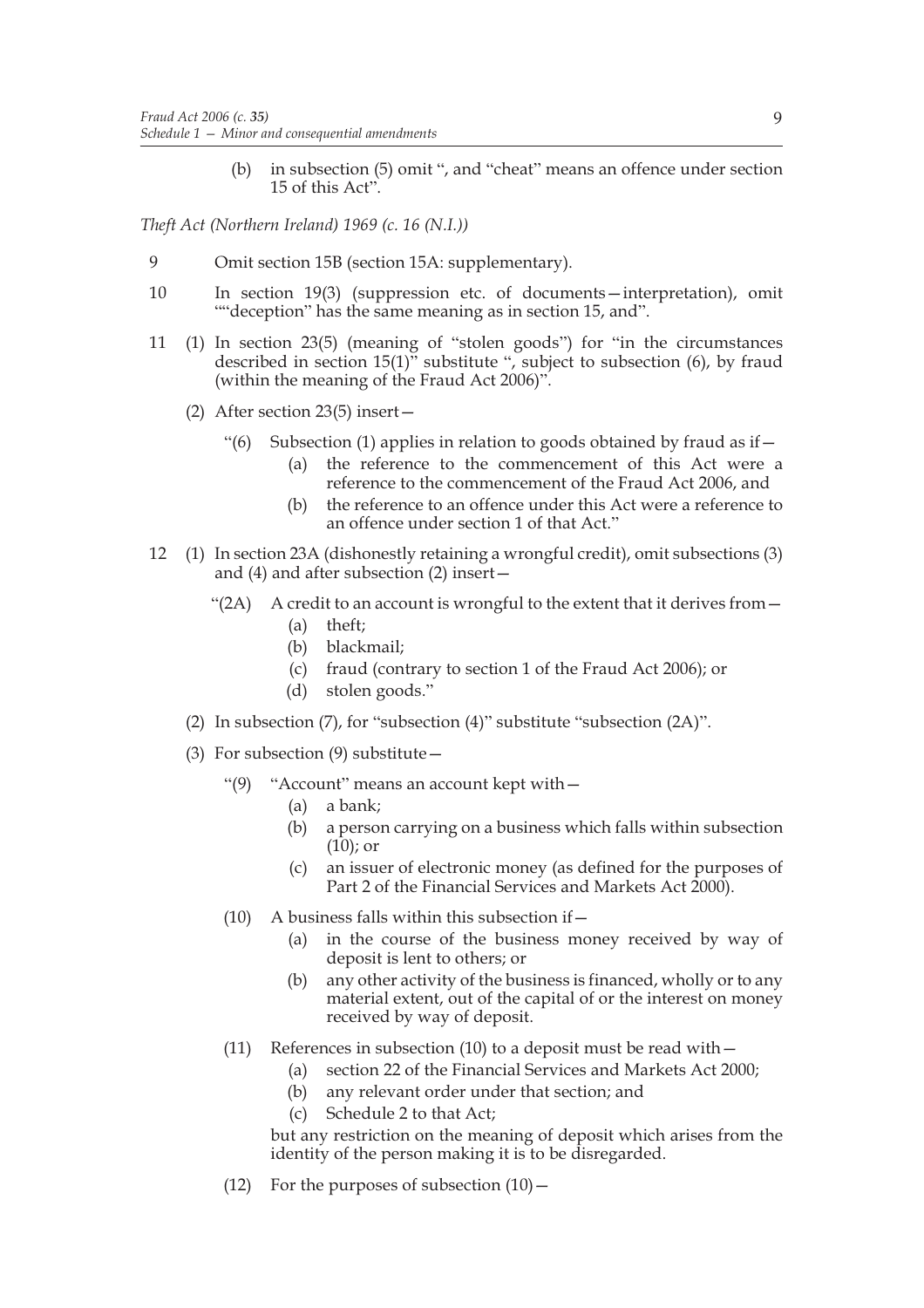- (a) all the activities which a person carries on by way of business shall be regarded as a single business carried on by him; and
- (b) "money" includes money expressed in a currency other than sterling."
- 13 In section 24 (going equipped for burglary, theft or cheat)—
	- (a) in subsections (1) and (3), for "burglary, theft or cheat" substitute "burglary or theft", and
	- (b) in subsection (5), omit ", and "cheat" means an offence under section 15".

*Theft Act 1978 (c. 31)*

- 14 In section 4 (punishments), omit subsection (2)(a).
- 15 In section 5 (supplementary), omit subsection (1).

*Theft (Northern Ireland) Order 1978 (S.I. 1978/1407 (N.I. 23))*

- 16 In Article 6 (punishments), omit paragraph (2)(a).
- 17 In Article 7 (supplementary), omit paragraph (1).

*Limitation Act 1980 (c. 58)*

- 18 In section 4 (special time limit in case of theft), for subsection (5)(b) substitute—
	- "(b) obtaining any chattel (in England and Wales or elsewhere)  $by -$ 
		- (i) blackmail (within the meaning of section 21 of the Theft Act 1968), or
		- (ii) fraud (within the meaning of the Fraud Act 2006);".

*Finance Act 1982 (c. 39)*

19 In section 11(1) (powers of Commissioners with respect to agricultural levies), for "or the Theft (Northern Ireland) Order 1978," substitute ", the Theft (Northern Ireland) Order 1978 or the Fraud Act 2006".

*Nuclear Material (Offences) Act 1983 (c. 18)*

20 In section 1 (extended scope of certain offences), in subsection (1)(d), omit "15 or" (in both places).

*Police and Criminal Evidence Act 1984 (c. 60)*

- 21 In section 1 (power of constable to stop and search persons, vehicles etc.), in subsection  $(\vec{8})$ , for paragraph (d) substitute –
	- "(d) fraud (contrary to section 1 of the Fraud Act 2006)."

*Limitation (Northern Ireland) Order 1989 (S.I. 1989/1339 (N.I. 11))*

- 22 In Article 18 (special time limit in case of theft), for paragraph (5)(b) substitute—
	- "(b) obtaining any chattel (in Northern Ireland or elsewhere) by—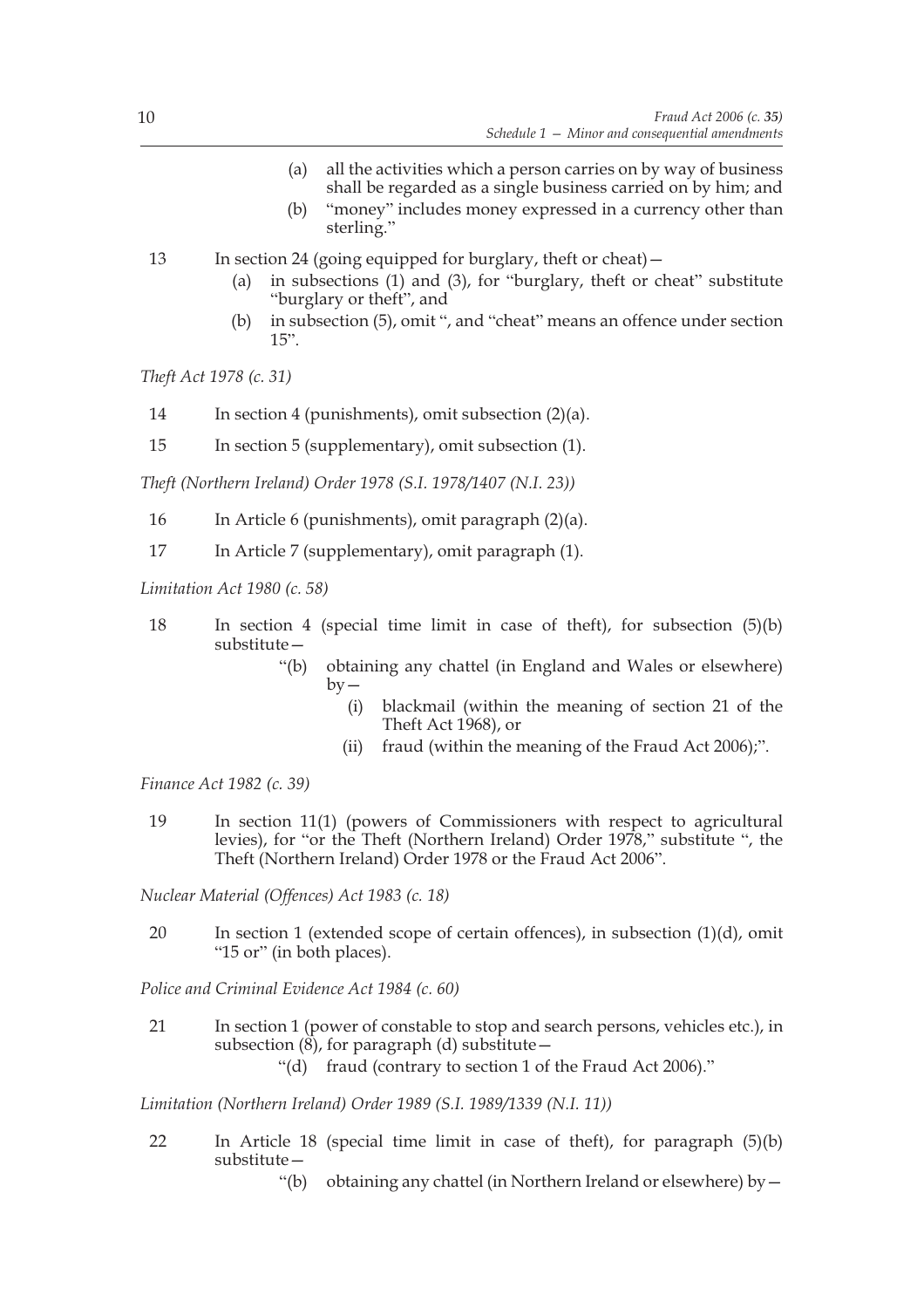- (i) blackmail (within the meaning of section 20 of the Theft Act (Northern Ireland) 1969), or
- (ii) fraud (within the meaning of the Fraud Act 2006);".

*Police and Criminal Evidence (Northern Ireland) Order 1989 (S.I. 1989/1341 (N.I. 12))*

- 23 In Article 3 (power of constable to stop and search persons, vehicles etc.), in paragraph  $(\overline{8})$ , for sub-paragraph (d) substitute –
	- "(d) fraud (contrary to section 1 of the Fraud Act 2006)."

*Criminal Justice Act 1993 (c. 36)*

- 24 (1) In section 1(2) (Group A offences), omit the entries in paragraph (a) relating to sections 15, 15A, 16 and 20(2) of the Theft Act 1968.
	- (2) Omit section  $1(2)(b)$ .
	- (3) Before section  $1(2)(c)$  insert -
		- "(bb) an offence under any of the following provisions of the Fraud Act  $2006-$ 
			- (i) section 1 (fraud);
			- (ii) section 6 (possession etc. of articles for use in frauds);
			- (iii) section 7 (making or supplying articles for use in frauds);
			- (iv) section 9 (participating in fraudulent business carried on by sole trader etc.);
			- (v) section 11 (obtaining services dishonestly)."
- 25 (1) Amend section 2 (jurisdiction in respect of Group A offences) as follows.
	- (2) In subsection (1), after "means" insert "(subject to subsection (1A))".
	- (3) After subsection (1) insert—
		- "(1A) In relation to an offence under section 1 of the Fraud Act 2006 (fraud), "relevant event" includes—
			- (a) if the fraud involved an intention to make a gain and the gain occurred, that occurrence;
			- (b) if the fraud involved an intention to cause a loss or to expose another to a risk of loss and the loss occurred, that occurrence."

*Criminal Justice (Northern Ireland) Order 1994 (S.I. 1994/2795 (N.I. 15))*

26 In Article 14 (compensation orders), in paragraphs (3) and (4)(a) for "or Article 172 of the Road Traffic (Northern Ireland) Order 1981" substitute ", Article 172 of the Road Traffic (Northern Ireland) Order 1981 or the Fraud Act 2006".

*Criminal Justice (Northern Ireland) Order 1996 (S.I. 1996/3160 (N.I. 24))*

- 27 (1) In Article 38(2) (Group A offences), omit the entries in sub-paragraph (a) relating to sections 15, 15A, 16 and 19(2) of the Theft Act (Northern Ireland) 1969.
	- (2) Omit Article 38(2)(b).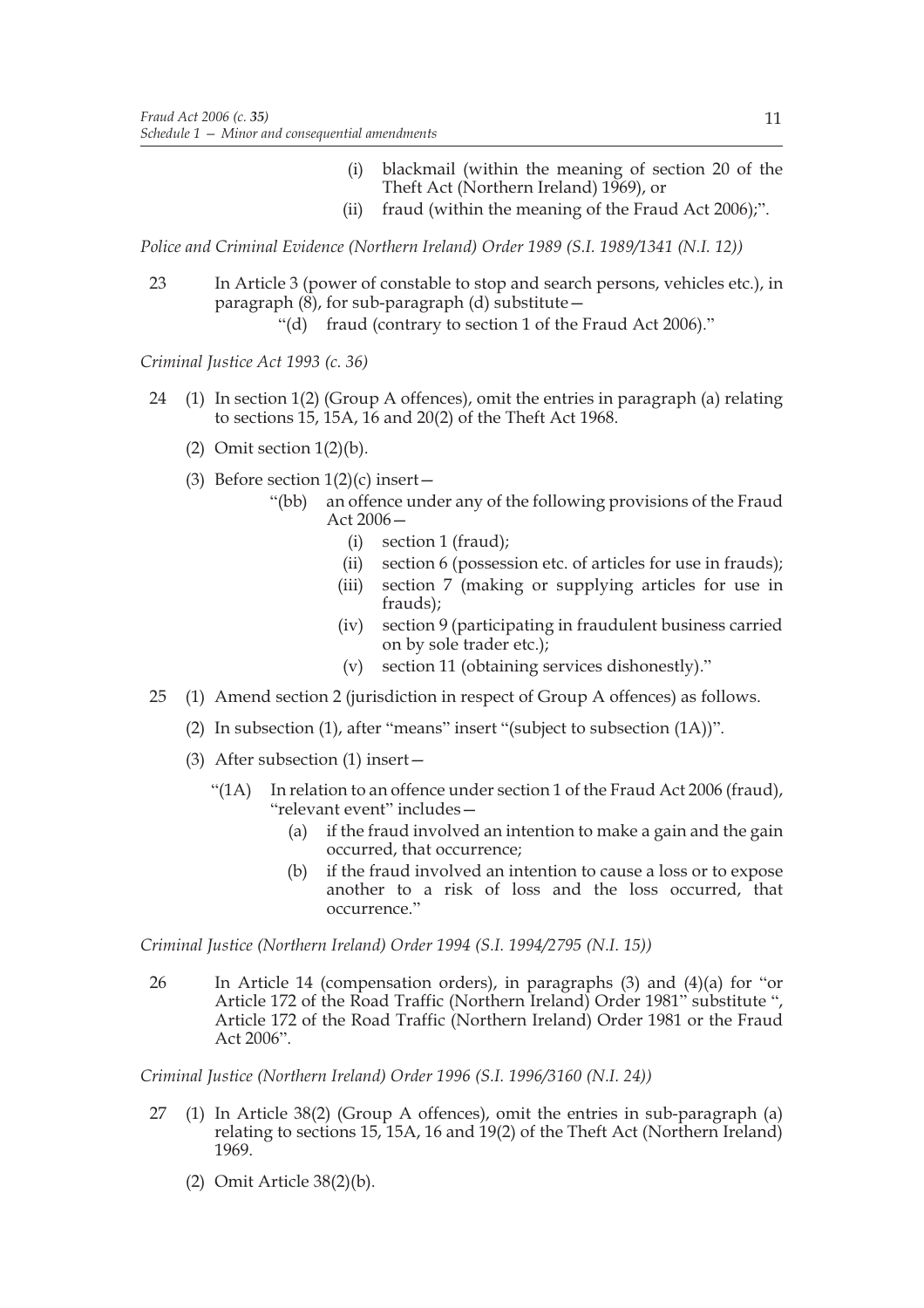- (3) Before Article  $38(2)$ (c) insert
	- "(bb) an offence under any of the following provisions of the Fraud Act 2006—
		- (i) section 1 (fraud);
		- (ii) section 6 (possession etc. of articles for use in frauds);
		- (iii) section 7 (making or supplying articles for use in frauds);
		- (iv) section 9 (participating in fraudulent business carried on by sole trader etc.);
		- (v) section 11 (obtaining services dishonestly)."
- 28 (1) Amend Article 39 (jurisdiction in respect of Group A offences) as follows.
	- (2) In paragraph (1), after "means" insert "(subject to paragraph (1A))".
	- (3) After paragraph (1) insert—
		- "(1A) In relation to an offence under section 1 of the Fraud Act 2006 (fraud), "relevant event" includes—
			- (a) if the fraud involved an intention to make a gain and the gain occurred, that occurrence;
			- (b) if the fraud involved an intention to cause a loss or to expose another to a risk of loss and the loss occurred, that occurrence."

*Powers of Criminal Courts (Sentencing) Act 2000 (c. 6)*

29 In section 130 (compensation orders), in subsections (5) and (6)(a), after "Theft Act 1968" insert "or Fraud Act 2006".

*Terrorism Act 2000 (c. 11)*

- 30 (1) In Schedule 9 (scheduled offences), in paragraph 10, at the end of subparagraph (d) insert "and" and omit paragraph (e).
	- (2) After paragraph 22A of that Schedule insert—

*"Fraud Act 2006*

- 23 Offences under section 1 of the Fraud Act 2006 (fraud) subject to note 2 below."
- (3) In note 2 to Part 1 of Schedule 9, for "paragraph 10(a), (c) or (e)" substitute "paragraph  $10(a)$  or (c) or  $23$ ".
- 31 (1) In Schedule 12 (compensation), in paragraph 12(1), omit "(within the meaning of section 15(4) of the Theft Act (Northern Ireland) 1969)".
	- (2) After paragraph 12(1) of that Schedule insert—
		- "(1A) "Deception" means any deception (whether deliberate or reckless) by words or conduct as to fact or as to law, including a deception as to the present intentions of the person using the deception or any other person."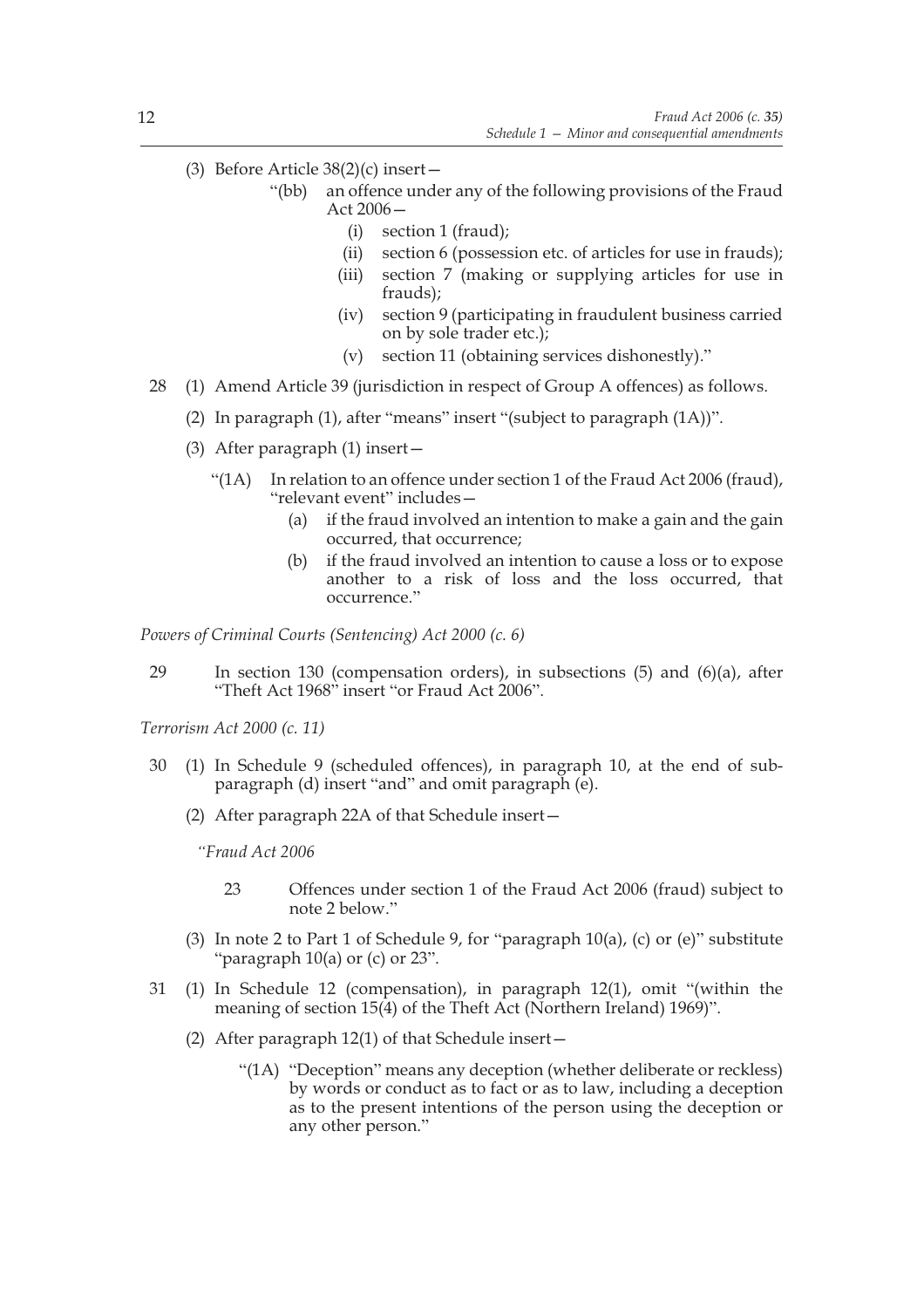*Criminal Justice and Court Services Act 2000 (c. 43)*

- 32 (1) In Schedule 6 (trigger offences), in paragraph 1, omit the entry relating to section 15 of the Theft Act 1968.
	- (2) After paragraph 2 of Schedule 6 insert—
		- "3 Offences under the following provisions of the Fraud Act 2006 are trigger offences section 1 (fraud) section 6 (possession etc. of articles for use in frauds) section 7 (making or supplying articles for use in frauds)."

*Armed Forces Act 2001 (c. 19)*

- 33 In section 2(9) (definition of prohibited articles for purposes of powers to stop and search), for paragraph (d) substitute—
	- "(d) fraud (contrary to section 1 of the Fraud Act 2006)."

*Licensing Act 2003 (c. 17)*

- 34 In Schedule 4 (personal licence: relevant offences), after paragraph 20 insert—
	- "21 An offence under the Fraud Act 2006."

*Asylum and Immigration (Treatment of Claimants, etc.) Act 2004 (c. 19)*

- 35 (1) In section 14(2) (offences giving rise to immigration officer's power of arrest), omit paragraph  $(g)(ii)$  and (iii), in paragraph (h), "15, 16" and paragraphs (i) and (j).
	- (2) After section  $14(2)$ (h) insert
		- "(ha) an offence under either of the following provisions of the Fraud Act 2006—
			- (i) section 1 (fraud);
			- (ii) section 11 (obtaining services dishonestly),".

*Serious Organised Crime and Police Act 2005 (c. 15)*

- 36 In section 76 (financial reporting orders: making), in subsection (3), for paragraphs (a) and (b) substitute—
	- "(aa) an offence under either of the following provisions of the Fraud Act 2006—
		- (i) section 1 (fraud),
		- (ii) section 11 (obtaining services dishonestly),".
- 37 In section 78 (financial reporting orders: making in Northern Ireland), in subsection  $(3)$ , for paragraphs  $(a)$  and  $(b)$  substitute –
	- "(aa) an offence under either of the following provisions of the Fraud Act 2006—
		- (i) section 1 (fraud),
		- (ii) section 11 (obtaining services dishonestly),".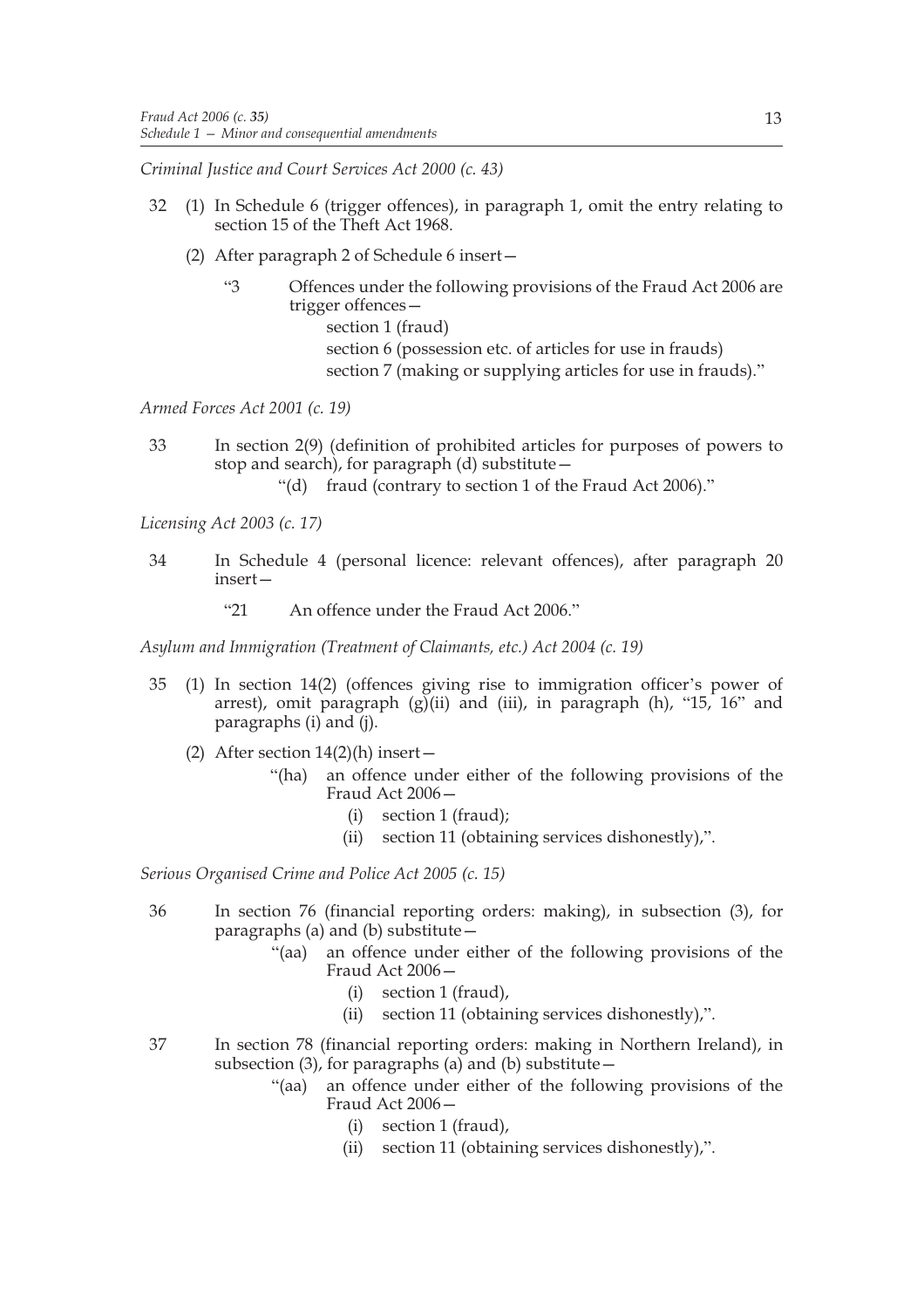*Gambling Act 2005 (c. 19)*

- 38 After paragraph 3 of Schedule 7 (relevant offences) insert—
	- "3A An offence under the Fraud Act 2006."

## SCHEDULE 2 Section 14(2)

## TRANSITIONAL PROVISIONS AND SAVINGS

*Maximum term of imprisonment for offences under this Act*

1 In relation to an offence committed before the commencement of section 154(1) of the Criminal Justice Act 2003 (c. 44), the references to 12 months in sections  $1(3)(a)$ ,  $6(2)(a)$ ,  $7(2)(a)$ ,  $9(6)(a)$  and  $11(3)(a)$  are to be read as references to 6 months.

*Increase in penalty for fraudulent trading*

2 Section 10 does not affect the penalty for any offence committed before that section comes into force.

*Abolition of deception offences*

- 3 (1) Paragraph 1 of Schedule 1 does not affect any liability, investigation, legal proceeding or penalty for or in respect of any offence partly committed before the commencement of that paragraph.
	- (2) An offence is partly committed before the commencement of paragraph 1 of Schedule 1 if—
		- (a) a relevant event occurs before its commencement, and
		- (b) another relevant event occurs on or after its commencement.
	- (3) "Relevant event", in relation to an offence, means any act, omission or other event (including any result of one or more acts or omissions) proof of which is required for conviction of the offence.

*Scope of offences relating to stolen goods under the Theft Act 1968 (c. 60)*

4 Nothing in paragraph 6 of Schedule 1 affects the operation of section 24 of the Theft Act 1968 in relation to goods obtained in the circumstances described in section 15(1) of that Act where the obtaining is the result of a deception made before the commencement of that paragraph.

## *Dishonestly retaining a wrongful credit under the Theft Act 1968*

5 Nothing in paragraph 7 of Schedule 1 affects the operation of section 24A(7) and (8) of the Theft Act 1968 in relation to credits falling within section  $24A(3)$  or (4) of that Act and made before the commencement of that paragraph.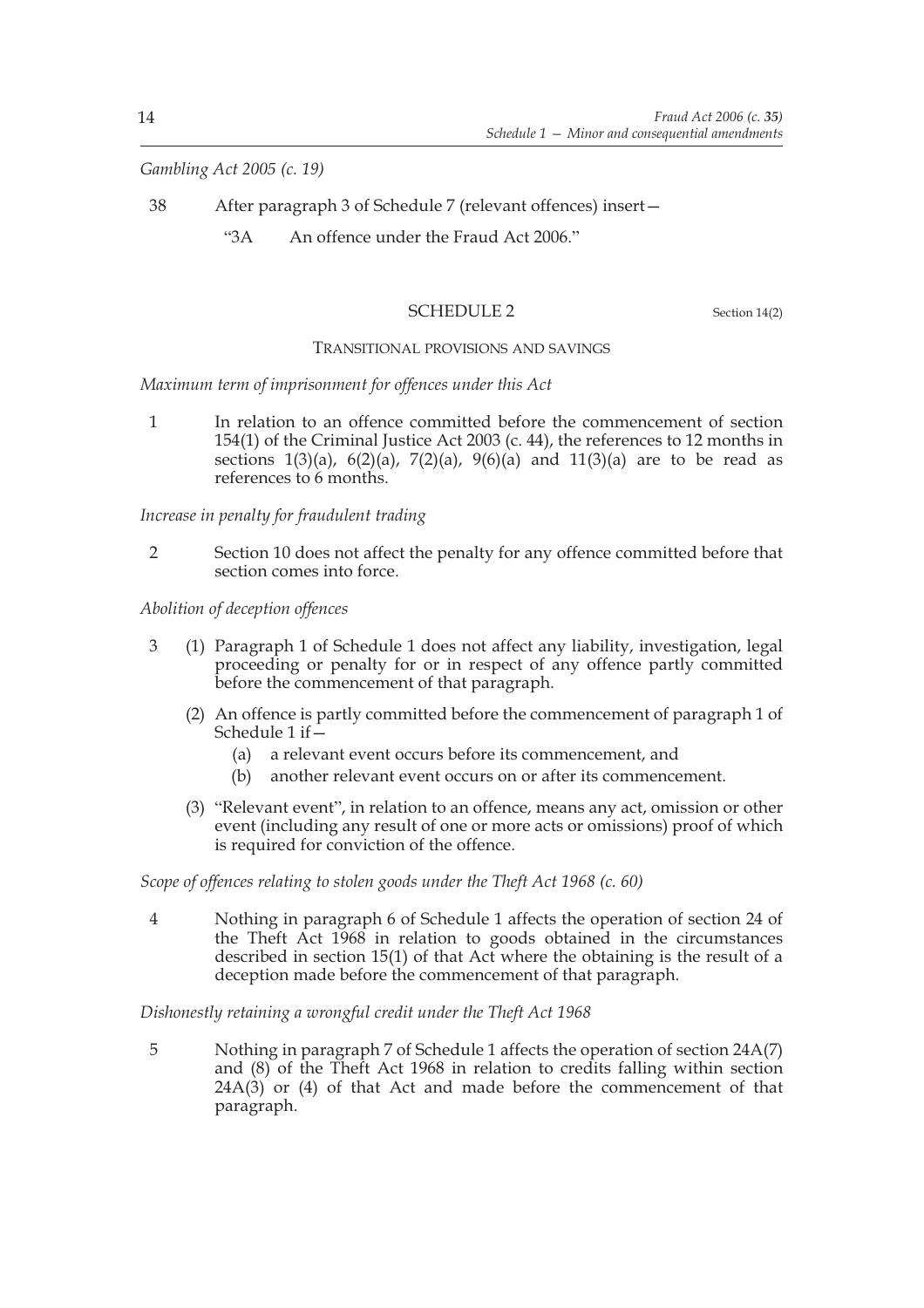*Scope of offences relating to stolen goods under the Theft Act (Northern Ireland) 1969 (c. 16 (N.I.))*

6 Nothing in paragraph 11 of Schedule 1 affects the operation of section 23 of the Theft Act (Northern Ireland) 1969 in relation to goods obtained in the circumstances described in section 15(1) of that Act where the obtaining is the result of a deception made before the commencement of that paragraph.

*Dishonestly retaining a wrongful credit under the Theft Act (Northern Ireland) 1969*

7 Nothing in paragraph 12 of Schedule 1 affects the operation of section 23A(7) and (8) of the Theft Act (Northern Ireland) 1969 in relation to credits falling within section 23A(3) or (4) of that Act and made before the commencement of that paragraph.

## *Limitation periods under the Limitation Act 1980 (c. 58)*

8 Nothing in paragraph 18 of Schedule 1 affects the operation of section 4 of the Limitation Act 1980 in relation to chattels obtained in the circumstances described in section 15(1) of the Theft Act 1968 where the obtaining is a result of a deception made before the commencement of that paragraph.

*Limitation periods under the Limitation (Northern Ireland) Order 1989 (S.I. 1989/1339 (N.I. 11))*

9 Nothing in paragraph 22 of Schedule 1 affects the operation of Article 18 of the Limitation (Northern Ireland) Order 1989 in relation to chattels obtained in the circumstances described in section 15(1) of the Theft Act (Northern Ireland) 1969 where the obtaining is a result of a deception made before the commencement of that paragraph.

*Scheduled offences under the Terrorism Act 2000 (c. 11)*

10 Nothing in paragraph 30 of Schedule 1 affects the operation of Part 7 of the Terrorism Act 2000 in relation to an offence under section 15(1) of the Theft Act (Northern Ireland) 1969 where the obtaining is a result of a deception made before the commencement of that paragraph.

*Powers of arrest under Asylum and Immigration (Treatment of Claimants, etc.) Act 2004 (c. 19)*

- 11 (1) Nothing in paragraph 35 of Schedule 1 affects the power of arrest conferred by section 14 of the Asylum and Immigration (Treatment of Claimants, etc.) Act 2004 in relation to an offence partly committed before the commencement of that paragraph.
	- (2) An offence is partly committed before the commencement of paragraph 35 of Schedule 1 if—
		- (a) a relevant event occurs before its commencement, and
		- (b) another relevant event occurs on or after its commencement.
	- (3) "Relevant event", in relation to an offence, means any act, omission or other event (including any result of one or more acts or omissions) proof of which is required for conviction of the offence.